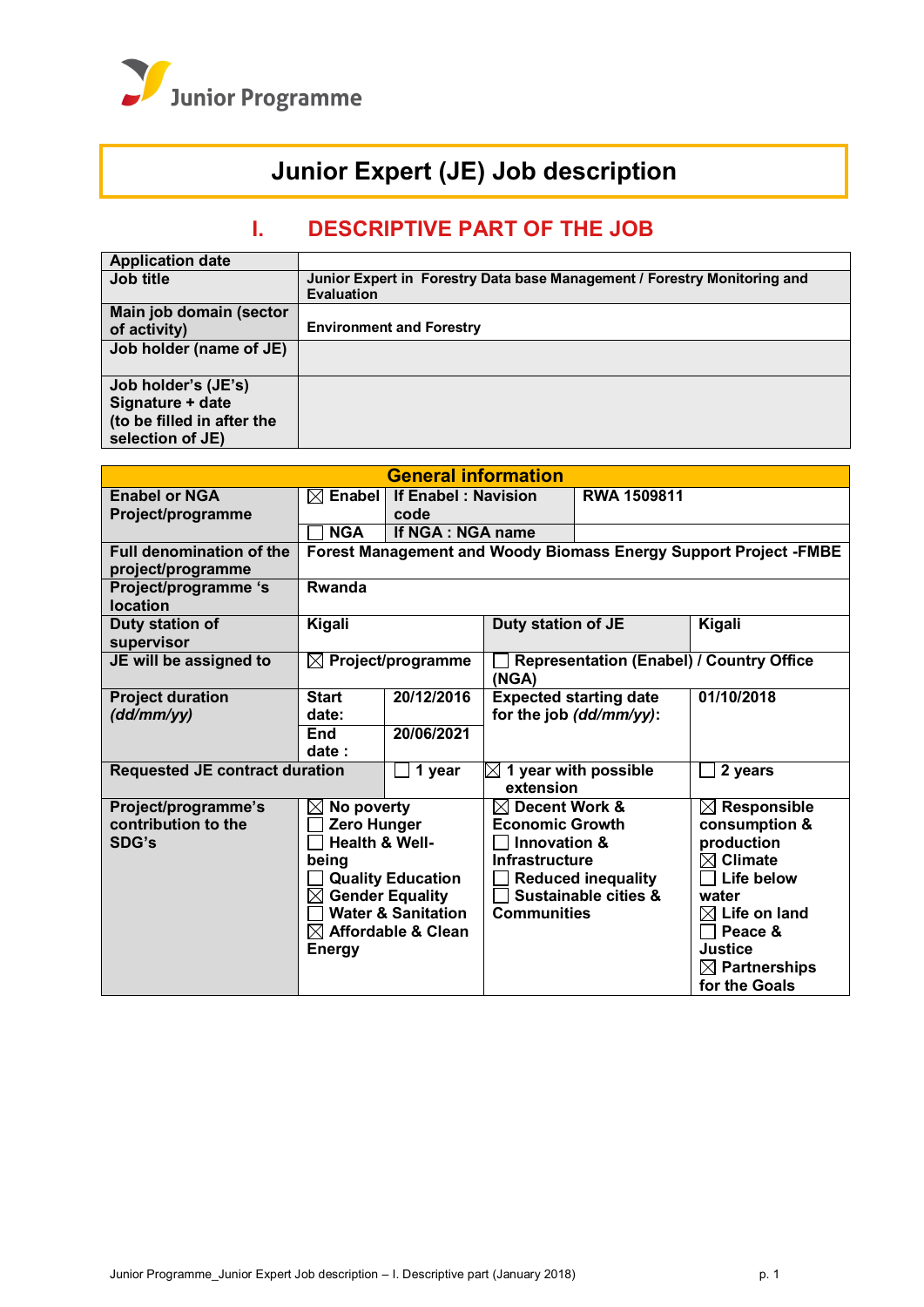

| 1. Context of project         |                                                                                                                                                                                                                                                                                                                                                                                                                                                                                                                                                                                                                                                                                                                                                                                                                                                                                                                                                                                         | 1. Biomass is the main source of cooking energy in Rwanda with 93 % of                                                                                                                                                           |  |  |  |
|-------------------------------|-----------------------------------------------------------------------------------------------------------------------------------------------------------------------------------------------------------------------------------------------------------------------------------------------------------------------------------------------------------------------------------------------------------------------------------------------------------------------------------------------------------------------------------------------------------------------------------------------------------------------------------------------------------------------------------------------------------------------------------------------------------------------------------------------------------------------------------------------------------------------------------------------------------------------------------------------------------------------------------------|----------------------------------------------------------------------------------------------------------------------------------------------------------------------------------------------------------------------------------|--|--|--|
| 2. Objectives                 | rural and urban households depending on it. The current intervention                                                                                                                                                                                                                                                                                                                                                                                                                                                                                                                                                                                                                                                                                                                                                                                                                                                                                                                    |                                                                                                                                                                                                                                  |  |  |  |
| 3. Beneficiaries              | "Forest Management and Woody Biomass Energy Support project (FMBE)"                                                                                                                                                                                                                                                                                                                                                                                                                                                                                                                                                                                                                                                                                                                                                                                                                                                                                                                     |                                                                                                                                                                                                                                  |  |  |  |
| 4. Main activities            | joins the effort of the Government of Rwanda in securing energy for all<br>Rwandans, herewith referred in this concept note as the Sustainable Energy<br>for All (SE4All) and contributes to the low carbon strategy 2050 of Rwanda.<br>Based on the report "Supply Master Plan for fuelwood and charcoal<br>(WISDOM study, 2012)", the total demand for conventional woody biomass<br>was estimated to be approximately 4.2 Mt, and sustainable supply potential<br>was estimated at 3.2 million tons. The study projects that due to<br>urbanization, population and income growth, by 2020 under a business-as-<br>usual (BAU) scenario, the demand will grow to 5.7 Mt. The study further<br>elaborates on the fact that this gap is sensitive to assumptions about<br>productivity, which could vary the sustainable supply potential between 2.6<br>and 4.3 Mt. It points out the measures that could be taken to improve<br>productivity to further close the supply-demand gap. |                                                                                                                                                                                                                                  |  |  |  |
|                               | 2. Specific Objective: Woody biomass production capacity is increased on<br>selected private and public land in the districts of intervention                                                                                                                                                                                                                                                                                                                                                                                                                                                                                                                                                                                                                                                                                                                                                                                                                                           |                                                                                                                                                                                                                                  |  |  |  |
|                               | 3. Beneficiaries<br>Main beneficiaries are:<br>-Rwanda Water and Forestry Department<br>-Districts of intervention where<br>implemented                                                                                                                                                                                                                                                                                                                                                                                                                                                                                                                                                                                                                                                                                                                                                                                                                                                 | forests management plan will be<br>- indirectly, population that will benefit of better supply of woody biomass                                                                                                                  |  |  |  |
|                               | 4.<br>Result 1: Districts Forest Management Plans are developed<br>and<br>implemented to increase sustainable supply of woody biomass                                                                                                                                                                                                                                                                                                                                                                                                                                                                                                                                                                                                                                                                                                                                                                                                                                                   |                                                                                                                                                                                                                                  |  |  |  |
|                               | Result 2: Improved capacity of Rwanda Natural Resources Authority (RNRA<br>- recently changed to Rwanda Water and Forestry Authority -RWFA) and<br>districts for monitoring forest management, gender integration and<br>benefitting from climate financing opportunities                                                                                                                                                                                                                                                                                                                                                                                                                                                                                                                                                                                                                                                                                                               |                                                                                                                                                                                                                                  |  |  |  |
|                               | PAREF.be2. The present request is specifically targeting this activity.                                                                                                                                                                                                                                                                                                                                                                                                                                                                                                                                                                                                                                                                                                                                                                                                                                                                                                                 | Under this result 2, one specific activity is related to the support of RWFA in<br>proper implementation of the Forestry Monitoring and Evaluation System<br>(FMES) that has been developed under the previous BTC intervention, |  |  |  |
| <b>Working language(s) in</b> | $\boxtimes$ French                                                                                                                                                                                                                                                                                                                                                                                                                                                                                                                                                                                                                                                                                                                                                                                                                                                                                                                                                                      | <b>Portuguese</b>                                                                                                                                                                                                                |  |  |  |
| the project/programme         | $\boxtimes$<br><b>English</b>                                                                                                                                                                                                                                                                                                                                                                                                                                                                                                                                                                                                                                                                                                                                                                                                                                                                                                                                                           | Others:                                                                                                                                                                                                                          |  |  |  |

| <b>Position of the JE within the organisation</b>                                        |  |                                            |                                                                                                        |  |  |
|------------------------------------------------------------------------------------------|--|--------------------------------------------|--------------------------------------------------------------------------------------------------------|--|--|
|                                                                                          |  |                                            | The JE depends hierarchically on the supervisor $(N+1)$ . Besides the supervisor, one or more resource |  |  |
|                                                                                          |  |                                            | persons for technical support of the JE may be appointed in case the supervisor does not have the same |  |  |
|                                                                                          |  |                                            | technical background as the JE. If this person is already identified, please indicate below.           |  |  |
| Supervisor's name, job                                                                   |  |                                            | Jacques PEETERS, ITA Forest Management, Bio-engeneer in Forestry                                       |  |  |
| title & background                                                                       |  |                                            |                                                                                                        |  |  |
| Resource person(s) for technical                                                         |  |                                            | IT Specialist of RWFA (Rwanda Water and Forestry Authority),                                           |  |  |
| support's name, job title &<br>administrator of FMES (Forestry Monitoring and Evaluation |  |                                            |                                                                                                        |  |  |
| background                                                                               |  | System) -position still under recruitment. |                                                                                                        |  |  |
|                                                                                          |  |                                            |                                                                                                        |  |  |
| A Junior Programme Project Officer will assure the follow-up.                            |  |                                            |                                                                                                        |  |  |
| For NGA JE: name & job title of the contact                                              |  |                                            |                                                                                                        |  |  |
| person from NGA headquarters that will assure                                            |  |                                            |                                                                                                        |  |  |
| the follow-up                                                                            |  |                                            |                                                                                                        |  |  |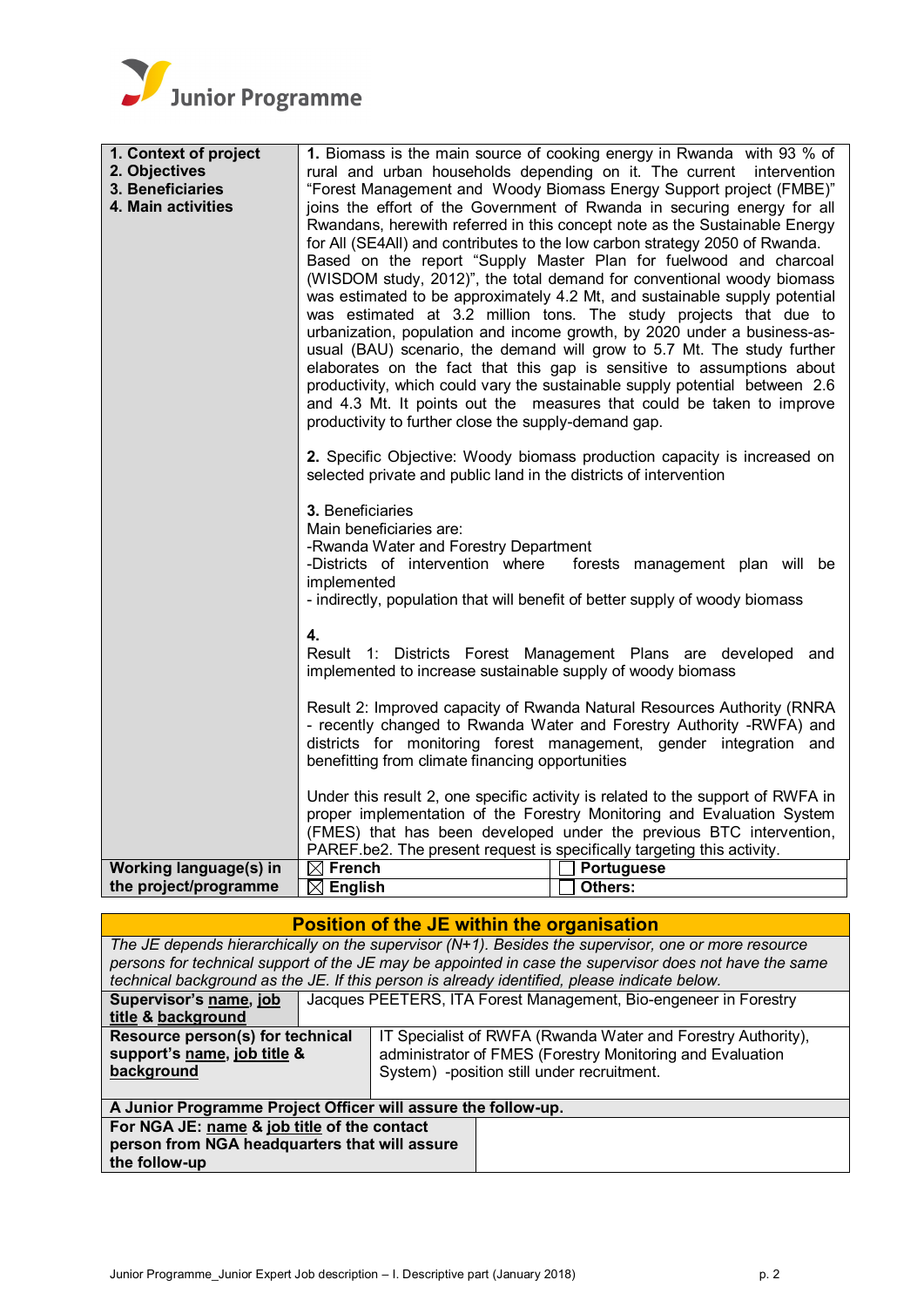

## **JE – Job description**

**Job objective**

*Explain in one concise sentence the purpose of the job. What real need does this job fulfil? What is the benefit of the job?*

The objective of the function is to improve the processing of data and indicators of the FMES (Forestry Monitoring & Evaluation System) through the technical support of the department in charge of forestry (RWFA) in the coordination of data collection, in the data entry quality control, in the improvement of indicator's processing methods and in eventual software upgrading.

Result areas

*Give the most important results to be achieved in the job. Limit yourself to stable, permanent job elements. Start with the most important ones and work your way down. Select a maximum of 5 to 6 result areas. Please consider the following for each result area: Why does the JE do this job? What will be his/her share of responsibility? What must (s)he achieve (objective)? Then list the activities that are to be performed to achieve the result. Ultimately list the final and tangible products that the JE is to produce. Please also indicate for each responsibility the importance (percentage of time) at a scale of 100.*

*Please find an example below*

|                                                                                                                | Result area n°                                                                                                                                                                                                                                                                                                               | Time in % : | 50% |  |
|----------------------------------------------------------------------------------------------------------------|------------------------------------------------------------------------------------------------------------------------------------------------------------------------------------------------------------------------------------------------------------------------------------------------------------------------------|-------------|-----|--|
| JE's role [as]                                                                                                 | As trainer                                                                                                                                                                                                                                                                                                                   |             |     |  |
| JE's responsibility                                                                                            | On the level of the project, help the colleagues in the data-processing field<br>and give formations in this field.                                                                                                                                                                                                          |             |     |  |
| In order to  [objective]                                                                                       | in order to make so that the data-processing tool is used better and to<br>improve work and to make it easier                                                                                                                                                                                                                |             |     |  |
| <b>Most important tasks</b><br>[What activities (= verbs)<br>are to be performed to<br>achieve the objective?] | Identify the necessary formations<br>$\bullet$<br>Give trainings<br>$\bullet$<br>Help the colleagues with specific or systematic problems<br>$\bullet$<br>Develop a training course<br>$\bullet$                                                                                                                             |             |     |  |
| <b>Expected outputs</b><br>[What final and tangible<br>products the JE is to<br>produce?]                      | Inventory of the team's training needs regarding ICT<br>$\bullet$<br><b>Basic ICT manual for colleagues</b><br>$\bullet$<br>Training plan for colleagues for a one year period<br>$\bullet$<br>X trainings given<br>$\bullet$<br>Operational training course + training of some key-staff members in its<br>$\bullet$<br>use |             |     |  |

| Result area n°1     |                                                                                                            | Time in $%$ : | - 60 |
|---------------------|------------------------------------------------------------------------------------------------------------|---------------|------|
| JE's role           | <b>Technical support</b>                                                                                   |               |      |
| JE's responsibility | Support RWFA officers in the coordination and supervision of FMES data<br>collection                       |               |      |
| In order to         | to improve the quality of entered data (number of data, reliability and<br>accuracy, provided in due time) |               |      |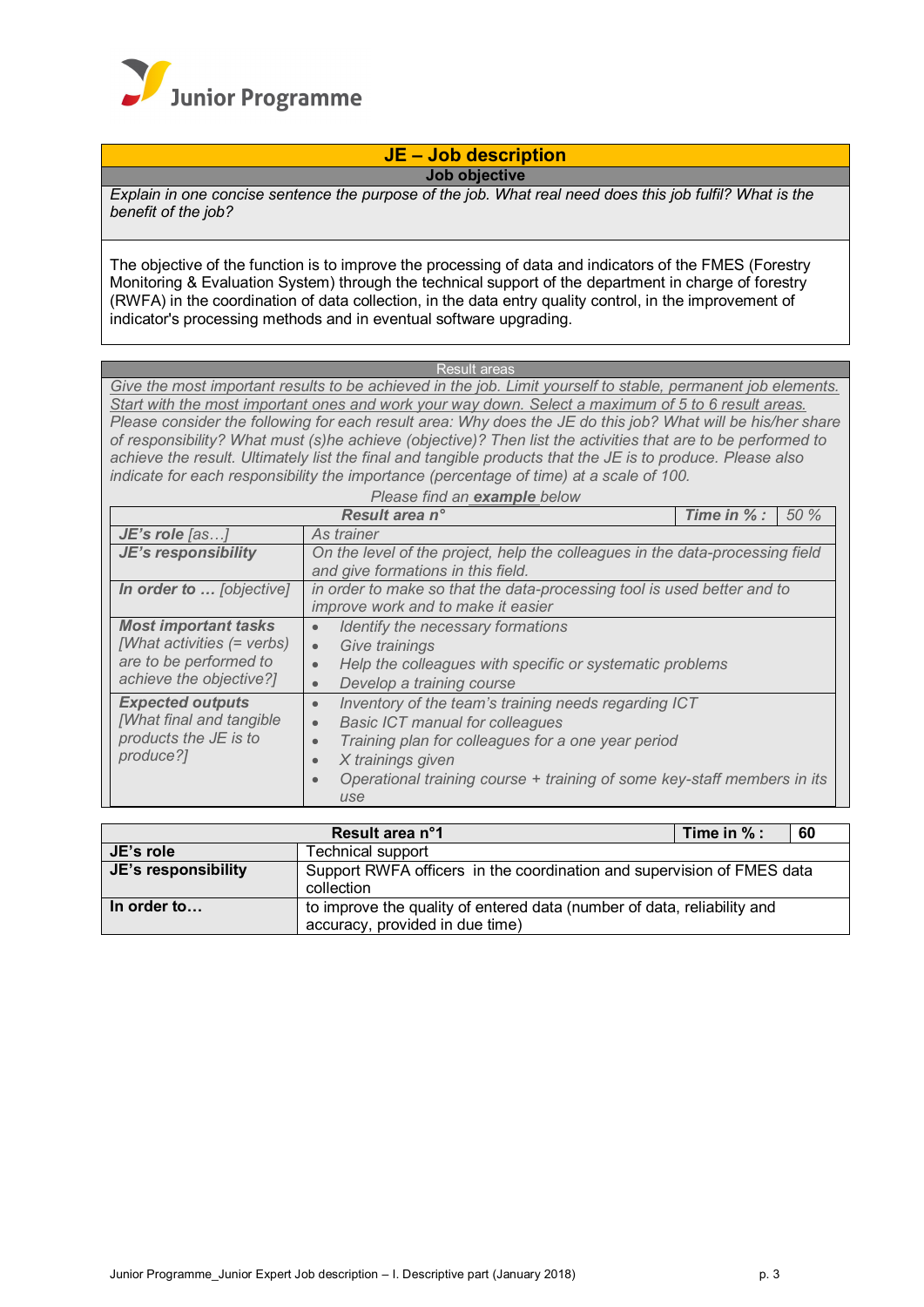

| <b>Most important tasks</b> | Support in:                                                                                                                                    |  |  |  |  |
|-----------------------------|------------------------------------------------------------------------------------------------------------------------------------------------|--|--|--|--|
|                             | - Planning of data collection and registration activities                                                                                      |  |  |  |  |
|                             | - Training and supervision of officers in charge of data collection (central and<br>district level)                                            |  |  |  |  |
|                             | -Elaboration of ToRs for necessary periodic surveys including detail methods<br>and templates, and preparation of proposal for funding request |  |  |  |  |
|                             | - Supervision of field surveys and results data registration in FMES                                                                           |  |  |  |  |
|                             | - Control of data entry quality, problem identification and proposal of                                                                        |  |  |  |  |
|                             | corrective actions                                                                                                                             |  |  |  |  |
|                             | - Improvement/upgrade of data collection procedures as necessary                                                                               |  |  |  |  |
| <b>Expected outputs</b>     | - Data to be collected by Districts officers are properly collected and                                                                        |  |  |  |  |
|                             | registered                                                                                                                                     |  |  |  |  |
|                             | - Necessary surveys are conducted and data properly registered                                                                                 |  |  |  |  |
|                             | - Data to be collected by RWFA officer (central level) are proprely collected<br>and registered                                                |  |  |  |  |

|                                | Time in % :<br>Result area n°2<br>40                                                                                                                                                                                                                                                                                                                                                                                                                                                                                                                                                                                                                                                                                                                                   |  |  |  |  |
|--------------------------------|------------------------------------------------------------------------------------------------------------------------------------------------------------------------------------------------------------------------------------------------------------------------------------------------------------------------------------------------------------------------------------------------------------------------------------------------------------------------------------------------------------------------------------------------------------------------------------------------------------------------------------------------------------------------------------------------------------------------------------------------------------------------|--|--|--|--|
| JE's role                      | <b>Establishing synergies and partnerships</b>                                                                                                                                                                                                                                                                                                                                                                                                                                                                                                                                                                                                                                                                                                                         |  |  |  |  |
| JE's responsibility            | Support RWFA officers in charge in the improvement/upgrading of the FMES<br>system                                                                                                                                                                                                                                                                                                                                                                                                                                                                                                                                                                                                                                                                                     |  |  |  |  |
| In order to                    | To ensure its proper integration with other linked database system and<br>ensure implementation of most adapted method for data collection/entry and<br>indicators processing                                                                                                                                                                                                                                                                                                                                                                                                                                                                                                                                                                                          |  |  |  |  |
| <b>Most important tasks</b>    | Support in:<br>- Analysis with officer in charge of other linked databases (MINIRENA<br>RBM&E system, FLR-UICN tools, RWFA ARGIS database, National Forest<br>Inventory and District Forest Management database, etc.) for the necessary<br>FMES upgrades to be implemented (adding/removing of data/indicators,<br>edition of data parameters, improvement of data entry interface, debugging,<br>$etc.$ )<br>- Identification of upgrading actions requiring external expertise (DHIS2<br>developer), preparation of ToRs, facilitation of expert mobilization and<br>coordination of system upgrading by the expert<br>- For upgrading actions not requiring external support, implement it<br>- Test the newly designed processes and report on issues and success |  |  |  |  |
| <b>Expected outputs</b>        | - FMES is properly integrated with other linked database<br>- Data& indicators processing method is mastered by RWFA officers, and<br>regular data collection, accuracy and reliability ensured, with less costly and<br>most adequate calculation methods<br>- Bugs are solved                                                                                                                                                                                                                                                                                                                                                                                                                                                                                        |  |  |  |  |
| Result area n°3<br>Time in % : |                                                                                                                                                                                                                                                                                                                                                                                                                                                                                                                                                                                                                                                                                                                                                                        |  |  |  |  |

| JE's contribution to the Junior Programme priorities                                   |                                                                                |  |  |  |  |
|----------------------------------------------------------------------------------------|--------------------------------------------------------------------------------|--|--|--|--|
| Innovation                                                                             |                                                                                |  |  |  |  |
| What space does the function offer for experimenting with innovative tools/approaches? |                                                                                |  |  |  |  |
| $E.g.$ action research, testing & roll-out of new technologies, etc.                   |                                                                                |  |  |  |  |
| JE's role                                                                              | Experimenting a new M&E system (FMES)                                          |  |  |  |  |
| JE's responsibility                                                                    | To ensure that the RWFA staff at central level and District Forest Officers at |  |  |  |  |
| local level understand and adopt the new system of forest data management              |                                                                                |  |  |  |  |
| In order to                                                                            |                                                                                |  |  |  |  |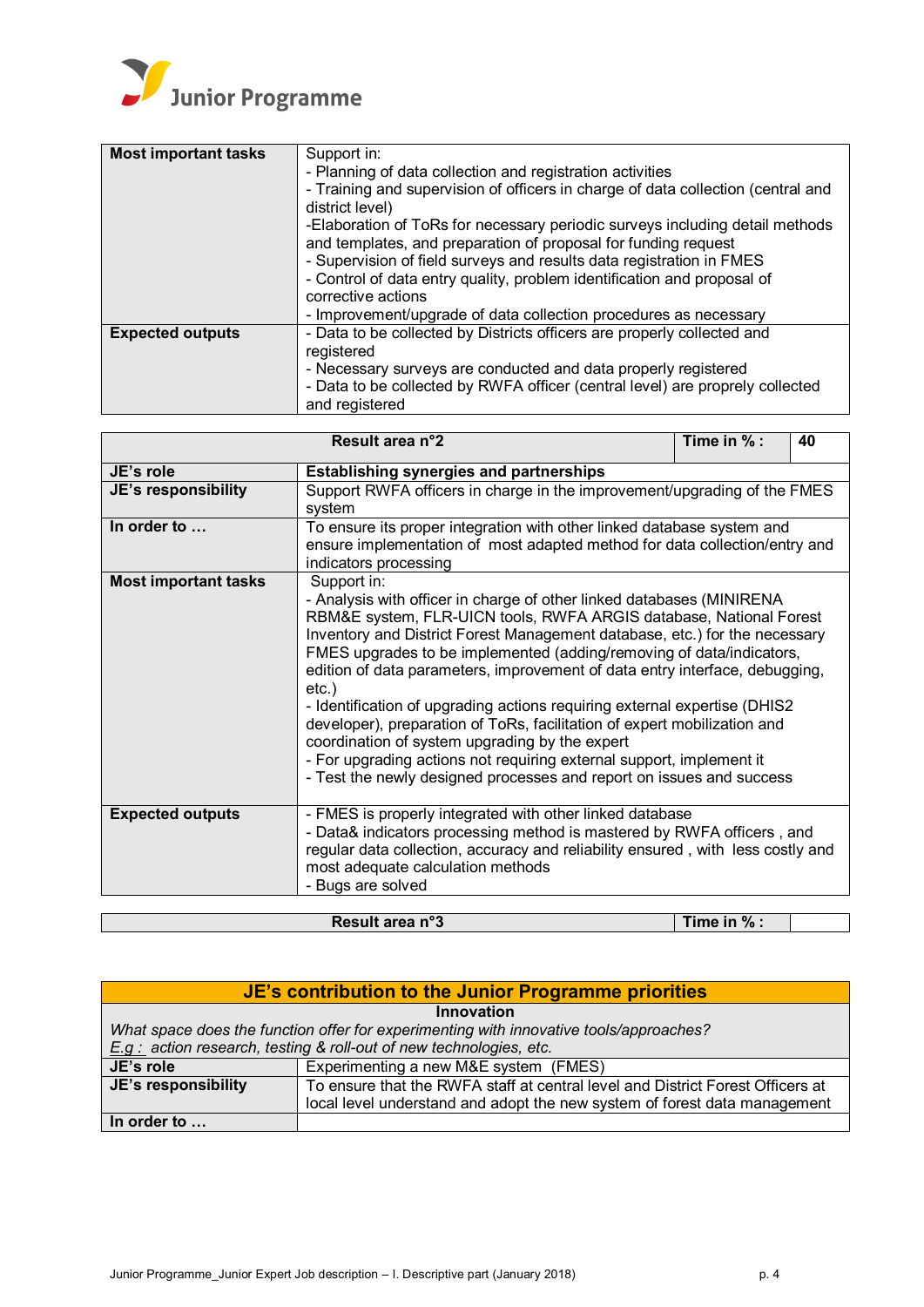

| <b>Most important tasks</b> | • Baseline and periodic assessment of understanding of the importance of<br>tool; attitudes and knowledge of staff towards the new system<br>• Periodic SWOT analysis of the new system integration<br>• Share knowledge/ experiences and successful case studies from other<br>similar systems adoption and integration<br>• Carry out Operational research / trial- testing of the new FMES system |
|-----------------------------|------------------------------------------------------------------------------------------------------------------------------------------------------------------------------------------------------------------------------------------------------------------------------------------------------------------------------------------------------------------------------------------------------|
| <b>Expected outputs</b>     | Show-case the positive changes in Rwanda forests data collection,<br>$\blacksquare$<br>management and use                                                                                                                                                                                                                                                                                            |

#### **Networking & partnerships**

*Does the working environment offer opportunities to create/stimulate certain networks or partnerships (contribution to SDG 17)?*

*E.g.: organise a Good Practices workshop on a local level on a theme the JE is working on; represent the project in local thematic meetings/platforms, etc*

|                             | project in 1998, thomatic modellige planenme, oto                                                                                                                                                                                                                                                                                                                                                                                                                          |  |  |  |
|-----------------------------|----------------------------------------------------------------------------------------------------------------------------------------------------------------------------------------------------------------------------------------------------------------------------------------------------------------------------------------------------------------------------------------------------------------------------------------------------------------------------|--|--|--|
| JE's role                   | See above Result area2 : Establishing synergies and partnerships                                                                                                                                                                                                                                                                                                                                                                                                           |  |  |  |
| JE's responsibility         | To ensure proper integration of FMES system with other linked database<br>systems and ensure implementation of most adapted method for data<br>collection/entry and indicators processing                                                                                                                                                                                                                                                                                  |  |  |  |
| In order to                 |                                                                                                                                                                                                                                                                                                                                                                                                                                                                            |  |  |  |
| <b>Most important tasks</b> | Liaising with the system adiministrators of FLR & Collect Earth (Forest<br>Landscape Restoration tools of IUCN (International Union of Nature<br>Conservation) & WRI (World Resource Institute); as well as the RBM&E<br>system (National Results Based Monitoring and Evaluation System at the<br>overall Natural Resources Sector Coordination)<br>Coordinating the Central level at Mininstry (MINILAF) with Implementing<br>Agency (RWFA) and Districts at local level |  |  |  |
| <b>Expected outputs</b>     | To facilitate easy /smooth flow of data and stimulate the use of forestry<br>data by different stakeholders at national and district levels.                                                                                                                                                                                                                                                                                                                               |  |  |  |
|                             | п                                                                                                                                                                                                                                                                                                                                                                                                                                                                          |  |  |  |

### **Capacity building**

*How will the JE contribute to the capacity building of the local partners, of the hosting partner team, etc ? Will (s)he have the possibility to work in pairs with a young local professional?* **JE's role** See Above Result Area1 : Technical Assistance **JE's responsibility** Capacity Building of RWFA staff and District Forest Officers in data collection, recoding and quality assurance. **In order to … Most important tasks** Support in: - Planning of data collection and registration activities - Training and supervision of officers in charge of data collection (central and district level) -Elaboration of ToRs for necessary periodic surveys including detail methods and templates, and preparation of proposal for funding request - Supervision of field surveys and results data registration in FMES - Control of data entry quality, problem identification and proposal of corrective actions - Improvement/upgrade of data collection procedures as necessary **Expected outputs Efficient and effective methods and approaches of forestry data collection** , recording and interpretation are established and adopted ■ Relevant/ coherent and reliable data are regularly collected and upgraded in the system to ease the strategic analyses and decision making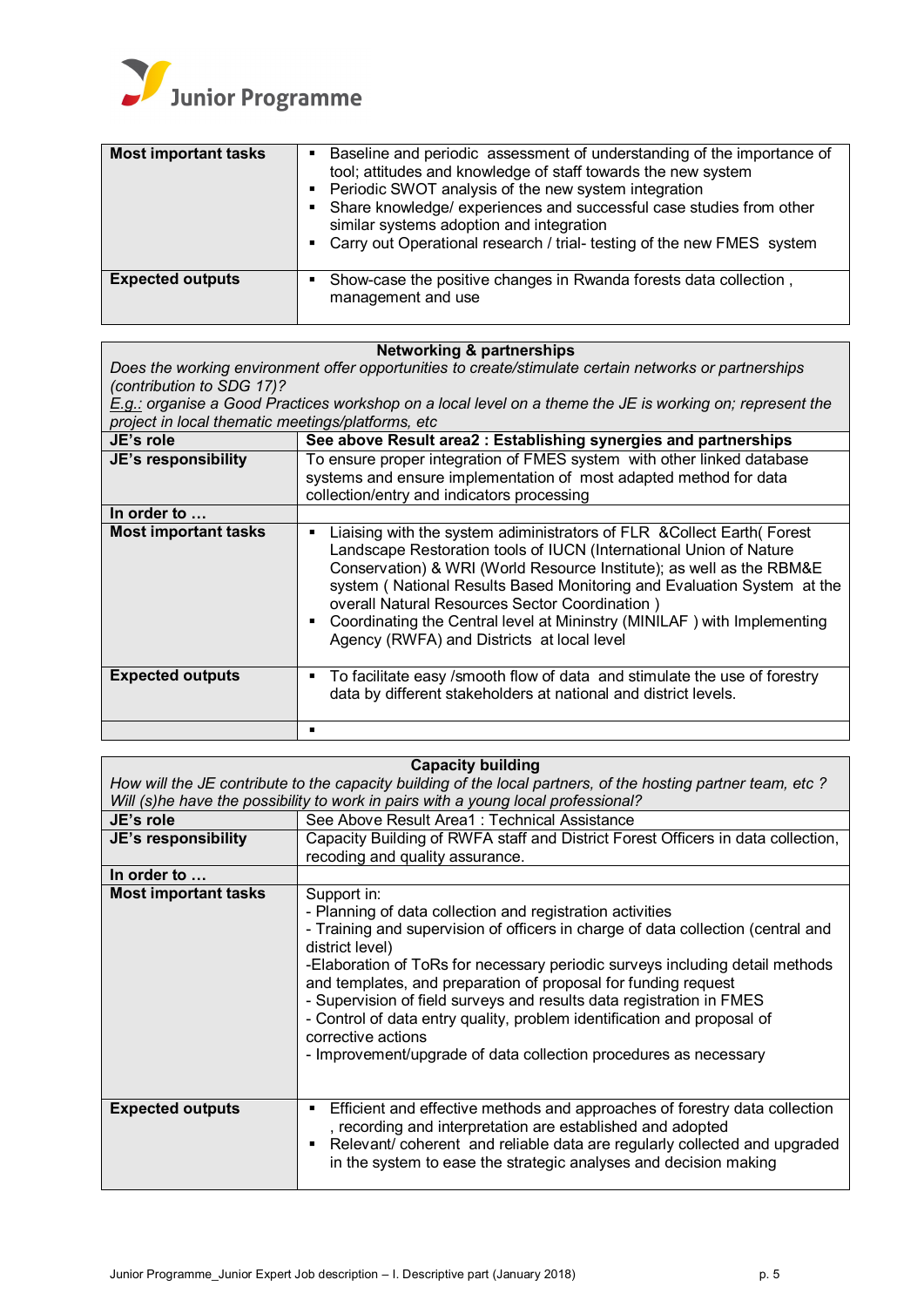

| <b>Requested profile</b>                                                                                                                                                            |                                                                                                                                                                                                                                                                                                                                                        |                                     |  |                 |  |
|-------------------------------------------------------------------------------------------------------------------------------------------------------------------------------------|--------------------------------------------------------------------------------------------------------------------------------------------------------------------------------------------------------------------------------------------------------------------------------------------------------------------------------------------------------|-------------------------------------|--|-----------------|--|
| <b>Required</b><br>training/degree<br>> Remark: these criteria<br>will be eliminatory on CV.<br><b>Required knowledge</b><br>> Remark: these criteria<br>will be eliminatory on CV. | Master or professionalizing Bachelor i<br>* ICT<br>* Agronomy/ Forestry / Bio engineer<br>Civil engineer<br>Basic Knowledge of a Database Management tool (Post SQL, ACCESS,<br>DHIS2, ARCGIS,,,,)                                                                                                                                                     |                                     |  |                 |  |
| Language skills                                                                                                                                                                     | Languages                                                                                                                                                                                                                                                                                                                                              | Knowledge                           |  | <b>Comments</b> |  |
| Indicate which<br>language skills are                                                                                                                                               | English                                                                                                                                                                                                                                                                                                                                                | Essential<br>IХI<br>Preferable      |  |                 |  |
| essential or preferable<br>for the job with possible                                                                                                                                | French                                                                                                                                                                                                                                                                                                                                                 | Essential<br>$\boxtimes$ Preferable |  |                 |  |
| comments on the<br>expected level of<br>knowledge and/or an<br>argumentation.                                                                                                       |                                                                                                                                                                                                                                                                                                                                                        | Essential<br>Preferable             |  |                 |  |
| <b>Preferred assets</b><br>> Remark: these criteria<br>will not be eliminatory on<br>CV.                                                                                            | Relevant experience in<br>* design/development/maintenance/use of database tools using PostSql, PostGIS,<br>QGIS, ARCGIS, ACCES, DHIS2,,,,<br>* development/customization of software (hardcoding) and high capacity to<br>learn/handle new IT tools<br>* calculation, monitoring and reporting of environmental and or forestry sectors<br>indicators |                                     |  |                 |  |
| Driver's licence for<br>motorcycle & car                                                                                                                                            | Essential<br>Essential<br>Car<br><b>Motorcycle</b><br>Preferable<br>Preferable                                                                                                                                                                                                                                                                         |                                     |  |                 |  |

| <b>Country context information</b>           |                                                                                                             |           |    |
|----------------------------------------------|-------------------------------------------------------------------------------------------------------------|-----------|----|
| <b>Living conditions</b>                     |                                                                                                             |           |    |
| Capital / rural area                         | Kigali                                                                                                      |           |    |
| <b>Security context</b>                      | Very Safe                                                                                                   |           |    |
| <b>Access to services</b>                    | All main services accessible. Belgian and international schools; public transport                           |           |    |
| <b>Isolation / social life</b>               | International community very well represented in Kigali. Sports and cultural<br>activity groups are present |           |    |
| Location suited for families (with children) |                                                                                                             | Yes<br>IХ | No |
| Other useful observations                    |                                                                                                             |           |    |
| <b>Work context and conditions</b>           |                                                                                                             |           |    |
| <b>Work location</b>                         | Kigali                                                                                                      |           |    |
| Field exposure?                              | At least one field mission per 3 weeks to be organized, might be more frequent                              |           |    |
| (Direct contact with                         | depending on the context and planning                                                                       |           |    |
| beneficiaries & local reality,               |                                                                                                             |           |    |
| frequency field missions, )                  |                                                                                                             |           |    |
| <b>Accessibility of the</b>                  | Full time availability of the supervisor / Mentor                                                           |           |    |
| supervisor                                   |                                                                                                             |           |    |
| Teamwork / isolated work                     | Work in team with RWFA officers in charge of FMES implementation (administrator,                            |           |    |
|                                              | data collection coordinator and GIS expert), directly based in the RWFA office,                             |           |    |
| <b>What transport</b>                        | Motorcycle from the project at disposal of the JE                                                           |           |    |
| arrangements will the                        | Borrow a car belonging to the project/programme when required                                               |           |    |
| project consider in order                    | Local transport? What? :                                                                                    |           |    |